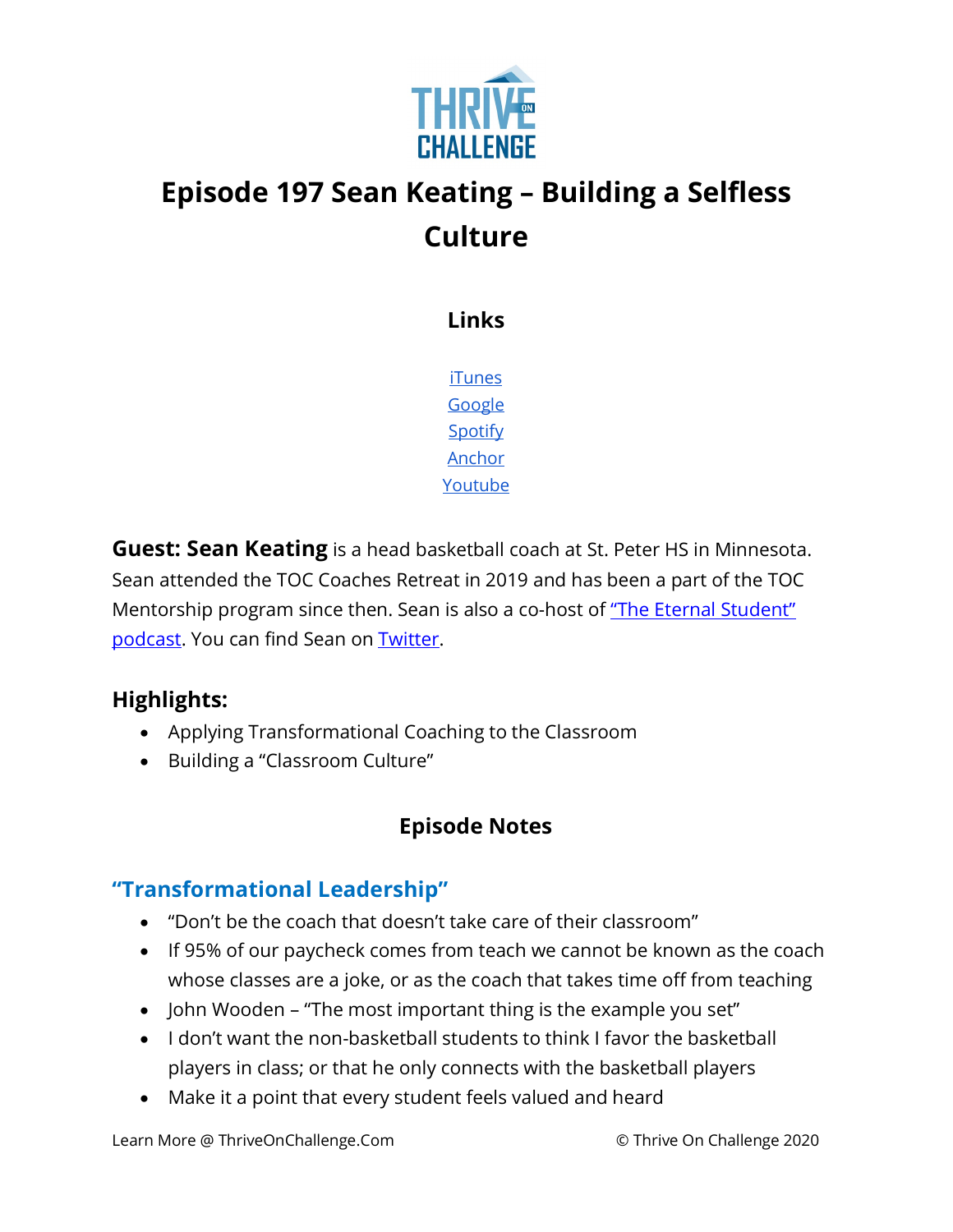

## **Hero, Highlight and Hardship**

- Life changing to hear what students were willing to share
- Special experience to have classes feel connected like our teams
- COVID helped enable this because of a hybrid class schedule, only half of the students were in the room during a period
- The results have been overwhelmingly positive, has created motivation for the future to see what else this might become
- Creating this classroom connection helps provide a broader sense of culture across our entire school as evidence by the support provided at games, class plays, etc

### **First Steps, Where To Start**

- Be about your Purpose, your Vision, your Why
- Determining what do you really want to accomplish
- Become an artist in understanding who will mix with who in small groups
- "The answers you get are determined by the questions you ask" Kevin [Eastman](https://kevineastman.net/) ; become a great question asker
- Be intentional in connecting with every kid … connect via Google forms
- Be real, be authentic; do not be afraid to be honest and vulnerable with students

### **Antennas Up**

- Be on the lookout for moments or situations
- Being a great listener is a skill requiring constant work
- Many students don't have someone who will patiently listen to them
- Modeling the skill of list

### **Intentionality**

- We underestimate our ability to impact people's lives outside of our team
- Non-athletic students might not have anyone else that will listen to them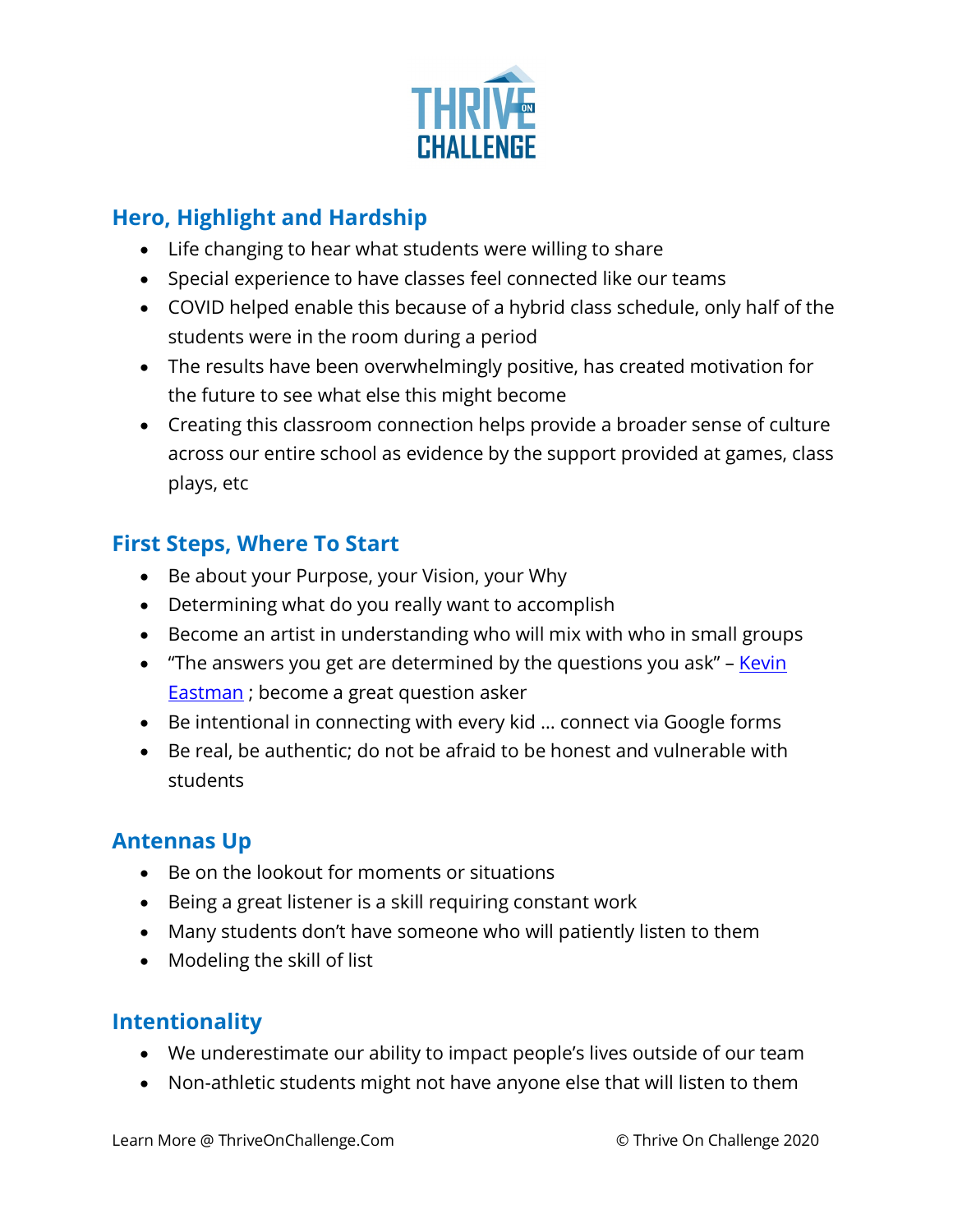

• Challenge ourselves to be more present in order to identify the opportunities to impact others

#### **Transformational Parenting**

- Creating an environment where my own kids don't feel pressure to be something I want them to be; but instead for them to want to realize their full individualized / personalized potential in what they want to be
- It helps me embrace their individual authenticity
- Try to give them more grace

### **The Science of Mindset and Nutrition**

- Trying to get students to understand themselves better and be reflective
- The foundation of the class is having a Growth Mindset
- "Hero, Highlight and Hardship" project
- Daily small group discussion for 45 minutes
- Speed dating sessions with questions relevant to the school, society, etc
- Students treat fellow students differently based on learning more about them, building genuine empathy

#### **Personal Growth**

- Be a life long learner, constantly asking questions
- As my family grows priorities change at times
- Trying to get over "Coaching Envy", be where you're at
- Successfully sifting through the abundance of information from other programs that is available
- What really matters? Does it help me grow as a father / husband, does it help me grow spiritually, does it help me become a more empathetic and better leader … then I'm going to do it!

### **Year 3 Epiphany**

• Identifying what really matters